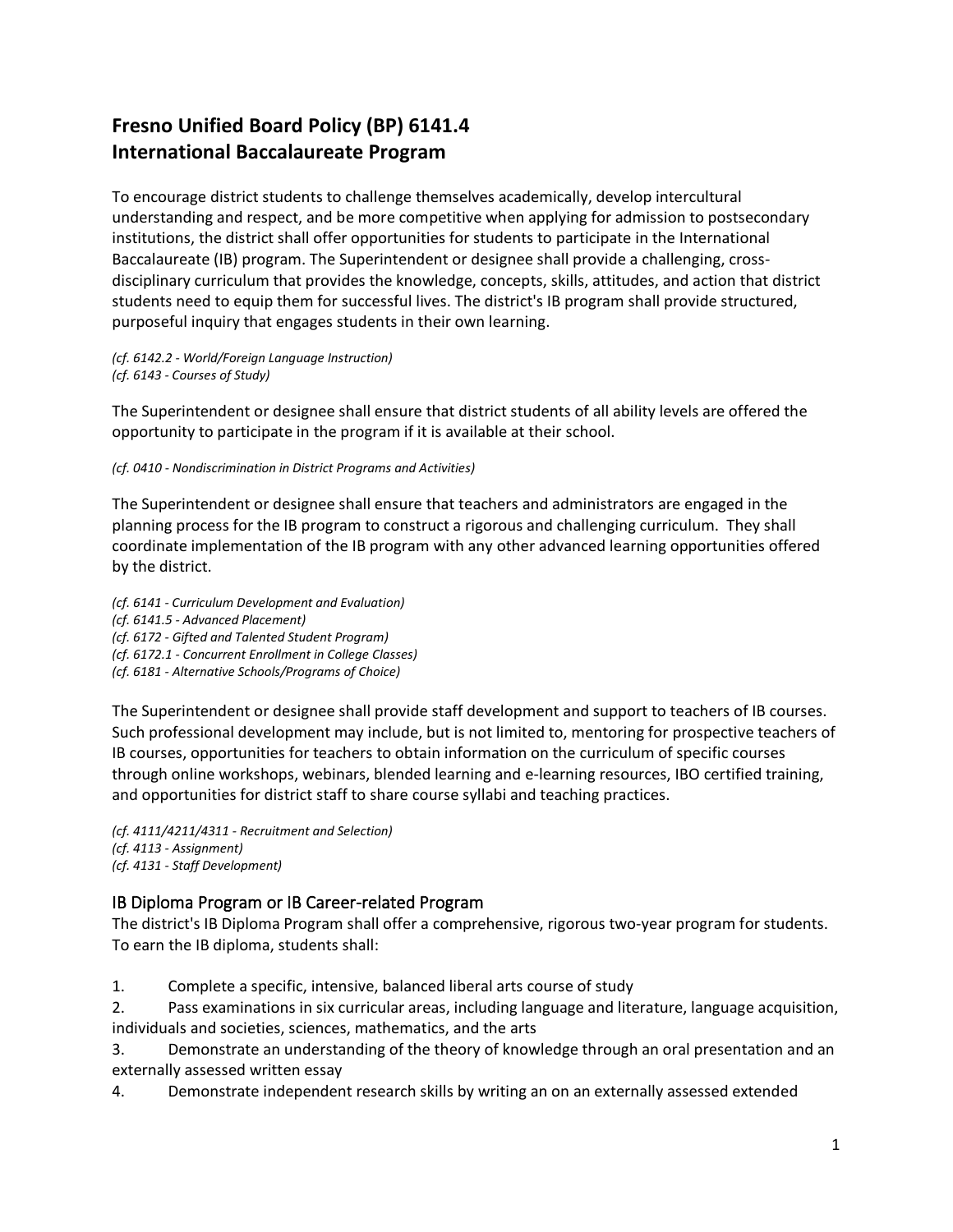## essay.

5. Demonstrate creativity, activity, and service through involvement in artistic activities, physical activities, and community service

*(cf. 6142.4 - Service Learning/Community Service Classes) (cf. 6142.6 - Visual and Performing Arts Education) (cf. 6142.91 - Reading/Language Arts Instruction) (cf. 6142.92 - Mathematics Instruction) (cf. 6142.93 - Science Instruction)*

The district shall offer a two-year, rigorous IB Career-related Program to high school students pursuing vocational or career and technical education (CTE). Students participating in the IB Career-related Program shall take a minimum of two IB courses and demonstrate understanding of Personal and Professional Skills, participate in Service Learning, and complete a reflective project related to their vocational or CTE field.

*(cf. 6178 - Career Technical Education) (cf. 6178.1 - Work-Based Learning)*

The Superintendent or designee shall develop support systems to encourage students to participate in IB courses and take IB course examinations. Support systems may include, but are not limited to, resource centers, programs to recognize student accomplishments, and parent involvement. In addition, the Superintendent or designee may explore partnerships with colleges and universities to encourage students to pursue postsecondary education.

*(cf. 5126 - Awards for Achievement) (cf. 6164.2 - Guidance/Counseling Services)*

To the extent feasible, the district shall reduce the cost of IB examination fees for eligible low-income students. The Superintendent or designee shall notify parents/guardians of the availability of funds for this purpose and shall provide information on how students may apply for funding.

The Superintendent or designee shall annually apply to the California Department of Education for federal funds to support the reimbursement of fees for low-income students. In addition, the Superintendent or designee may recommend the use of district funds, when available and appropriate, to provide additional support for the fee assistance program.

*(cf. 3100 - Budget) (cf. 3260 - Fees and Charges)*

The Superintendent or designee shall regularly report to the Board regarding the number of students participating in the IB program and, as applicable, the percentage of participating students who pass the IB examination in each curricular area, and the number of students who earn the IB Full Diploma. Such reports shall include the participation and outcomes of numerically significant student subgroups as defined in Education Code 52052.

*(cf. 0460 - Local Control and Accountability Plan) (cf. 0500 - Accountability)*

*Fresno Unified School District prohibits discrimination, harassment, intimidation, and bullying based on actual or perceived race, color, ethnicity, national origin, immigration status, ancestry, age, creed, religion, political affiliation, gender, gender identity, gender expression, genetic information, mental or physical disability, sex, sexual orientation, marital status, pregnancy or*